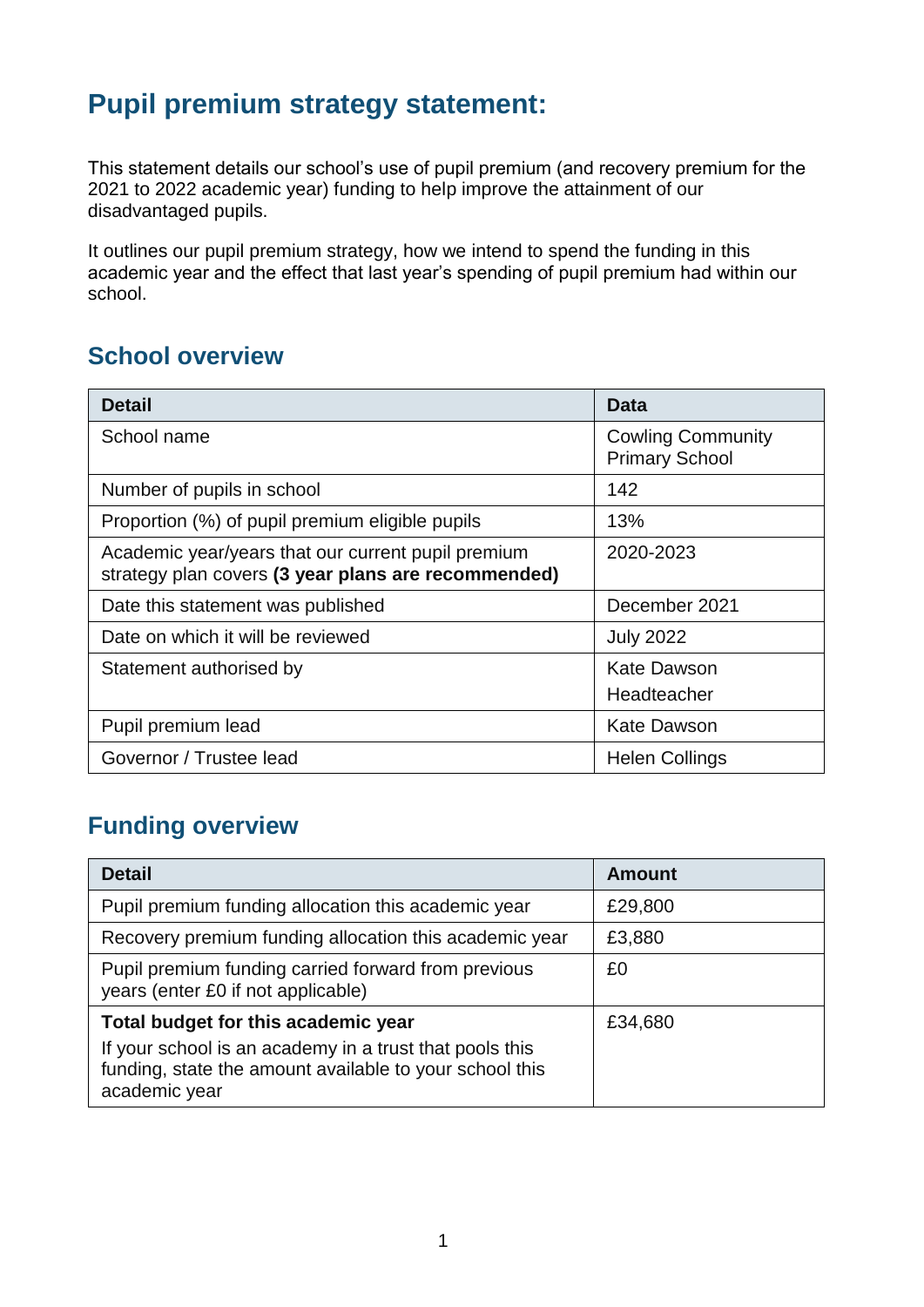# **Part A: Pupil premium strategy plan**

#### **Statement of intent**

Our intention of our Pupil Premium Strategy is to support all pupils irrespective of their background to make good progress and achieve at least age related expectations across all areas of the curriculum. Our focus is to insure disadvantaged pupils achieve this goal, including progress for those that are already high attainers.

At Cowling Community Primary School we will adopt a whole school approach where all staff take responsibility for all pupil's outcomes, considering the challenges faced by disadvantaged pupils. High quality teaching is at the heart of our approach and we are mindful of areas where these pupils require the most support. Other approaches include:

- Employment of additional teaching staff to enable smaller class and group sizes (single year group teaching in certain subjects)
- High quality CPD to ensure that teaching staff have good subject knowledge.
- Specific equipment and resources.
- Interventions and/or pre teaching.
- Referrals to NY services and outside agencies (eg SELFA) to support need.

Our strategy is also integral to wider school plans for education recovery, for pupils whose education has been worst affected, including non-disadvantaged pupils.

In addition, financial support is provided for pupils receiving Pupil Premium Funding so they can access all aspects of the wider curriculum including afterschool clubs, music lessons, swimming lessons, school visits and residential visits.

#### **Challenges**

This details the key challenges to achievement that we have identified among our disadvantaged pupils.

| <b>Challenge</b><br>number | <b>Detail of challenge</b>                                                                                                                                                                                                                                                   |
|----------------------------|------------------------------------------------------------------------------------------------------------------------------------------------------------------------------------------------------------------------------------------------------------------------------|
|                            | Assessments and observations of pupils indicate that age related attainment is<br>below expectation in reading (phonics), writing and maths for the majority of<br>disadvantaged pupils.                                                                                     |
|                            | Many of our disadvantaged pupils have below age-related scores in Personal<br>and Social Development, Communication and Language, Reading, Writing and<br>Number when they enter Reception and support is needed to accelerate<br>progress towards Age-related expectations. |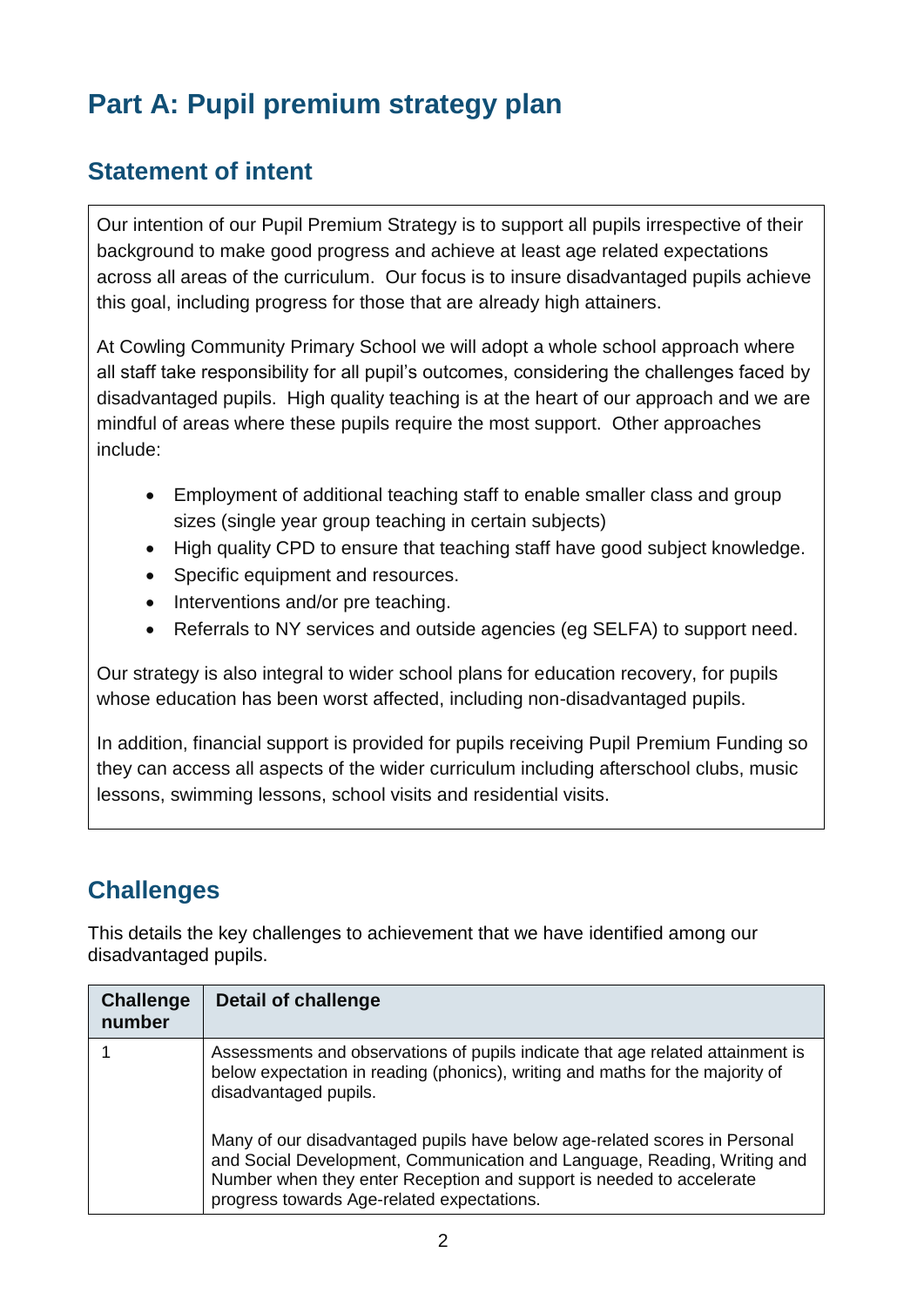|   | Our assessments and observations indicate that the education and well-being<br>of many of our disadvantaged pupils have been impacted by partial school<br>closures to a greater extent than other pupils. This has resulted in significant<br>knowledge gaps leading to pupils falling further behind age-related<br>expectations.                                                              |
|---|--------------------------------------------------------------------------------------------------------------------------------------------------------------------------------------------------------------------------------------------------------------------------------------------------------------------------------------------------------------------------------------------------|
| 3 | Our observations and discussions with families indicate that some dis-<br>advantaged children experience a lack of enrichment activities and exposure<br>to the wider curriculum and SMSC. This has been heightened for all children<br>during school closures. Financial barriers: the cost of PE Kit, music lessons,<br>school visits and after school clubs is prohibitive for some families. |
|   | Discussions with pupils and families as well as observations have shown that<br>some of our disadvantaged pupils have additional social, emotional and mental<br>health needs including anxiety, which have an impact on their learning.                                                                                                                                                         |

### **Intended outcomes**

This explains the outcomes we are aiming for **by the end of our current strategy plan**, and how we will measure whether they have been achieved.

| Intended outcome                                                                                | <b>Success criteria</b>                                                                                                                                                                                                                                                                                                                                                                                                                                                                                                                                                                                                                                                                                                                                                                                                                                     |  |
|-------------------------------------------------------------------------------------------------|-------------------------------------------------------------------------------------------------------------------------------------------------------------------------------------------------------------------------------------------------------------------------------------------------------------------------------------------------------------------------------------------------------------------------------------------------------------------------------------------------------------------------------------------------------------------------------------------------------------------------------------------------------------------------------------------------------------------------------------------------------------------------------------------------------------------------------------------------------------|--|
| Improved Reading,<br>Phonics, Writing and<br>Maths attainment among<br>disadvantaged pupils.    | Evidence of accelerated progress and attainment using the<br>following:<br>Ongoing formative assessments in individual, group or<br>whole class reading, writing and maths lessons<br>Summative half-termly phonic assessments<br>$\bullet$<br>Summative termly reading, writing and maths<br>assessments.<br>Monitoring of reading, writing and maths - observations<br>of lessons, book scrutiny and pupil voice.<br>Targeted support/intervention to support individual pupils<br>Evidence of progress form the baseline assessments of<br>$\bullet$<br>specific interventions where relevant.<br>Data from National assessments (EYFS profile in CAL,<br>writing and number, KS1 Phonics check, Year 2 and<br>Year 6 SAT data and Year 4 Multiplication Check) show<br>increase in disadvantaged pupils achieving at least age<br>related expectations. |  |
| At least progress and<br>age related attainment in<br>foundation subjects of<br>the curriculum. | High quality curriculum for foundation subjects delivered<br>to all pupils.<br>Evidence from observation, pupil voice and learning<br>walks.<br>Knowledge checks show evidence of good progress and<br>at least age-related attainment.                                                                                                                                                                                                                                                                                                                                                                                                                                                                                                                                                                                                                     |  |
| To achieve a wider<br>exposure to enrichment<br>activities, the wider<br>curriculum and SMSC.   | By 2024/2025 there will be a significant increase in<br>$\bullet$<br>enrichment activities, particularly amongst disadvantaged<br>pupils.<br>All disadvantaged pupils will have the option to take part<br>in school visits and residential visits.                                                                                                                                                                                                                                                                                                                                                                                                                                                                                                                                                                                                         |  |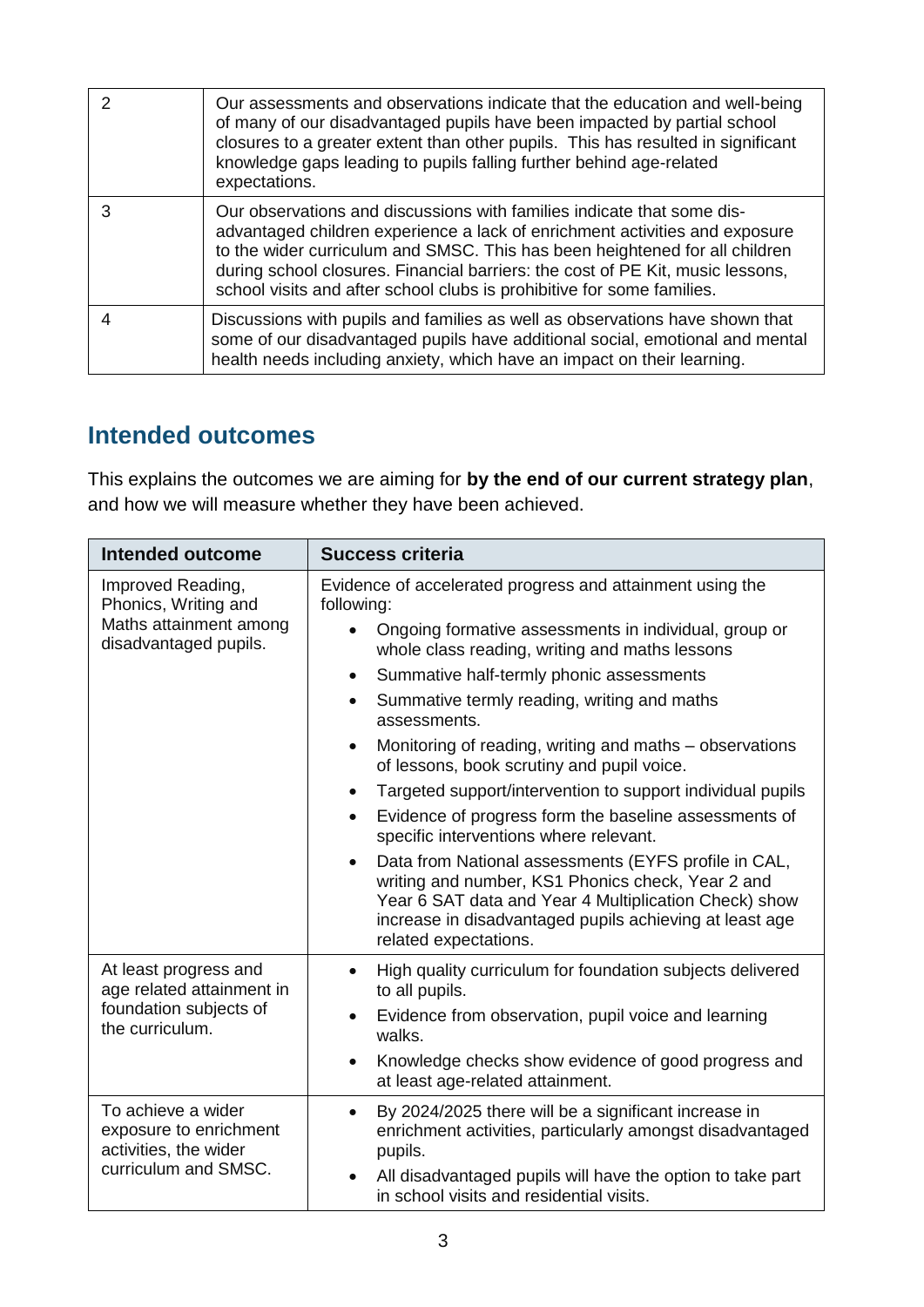|                                                                                                 | Children entitled to pupil premium will be signposted<br>$\bullet$<br>towards free music lessons provided by NYCC.  |
|-------------------------------------------------------------------------------------------------|---------------------------------------------------------------------------------------------------------------------|
|                                                                                                 | All disadvantaged pupils will have the correct school<br>uniform and PE kit.                                        |
| To achieve and sustain                                                                          | Evidence related to individual pupils:                                                                              |
| improved well-being for<br>all children in school,<br>particularly our<br>disadvantaged pupils, | Use of targeted adult support by those trained with<br>$\bullet$<br>Compass Buzz (now known as Compass Phoenix).    |
|                                                                                                 | Reduction of number of challenging behaviour incidents<br>$\bullet$<br>recorded on CPoms.                           |
|                                                                                                 | Reduction in number of cause for mental health concerns<br>$\bullet$<br>recorded on CPoms.                          |
|                                                                                                 | • Referral to relevant services: Compass Phoenix,<br>Inclusion Hub, Early Help, Healthy Child team, CAMHS,<br>Selfa |
|                                                                                                 | Data from NYCC Health and Wellbeing survey.<br>$\bullet$                                                            |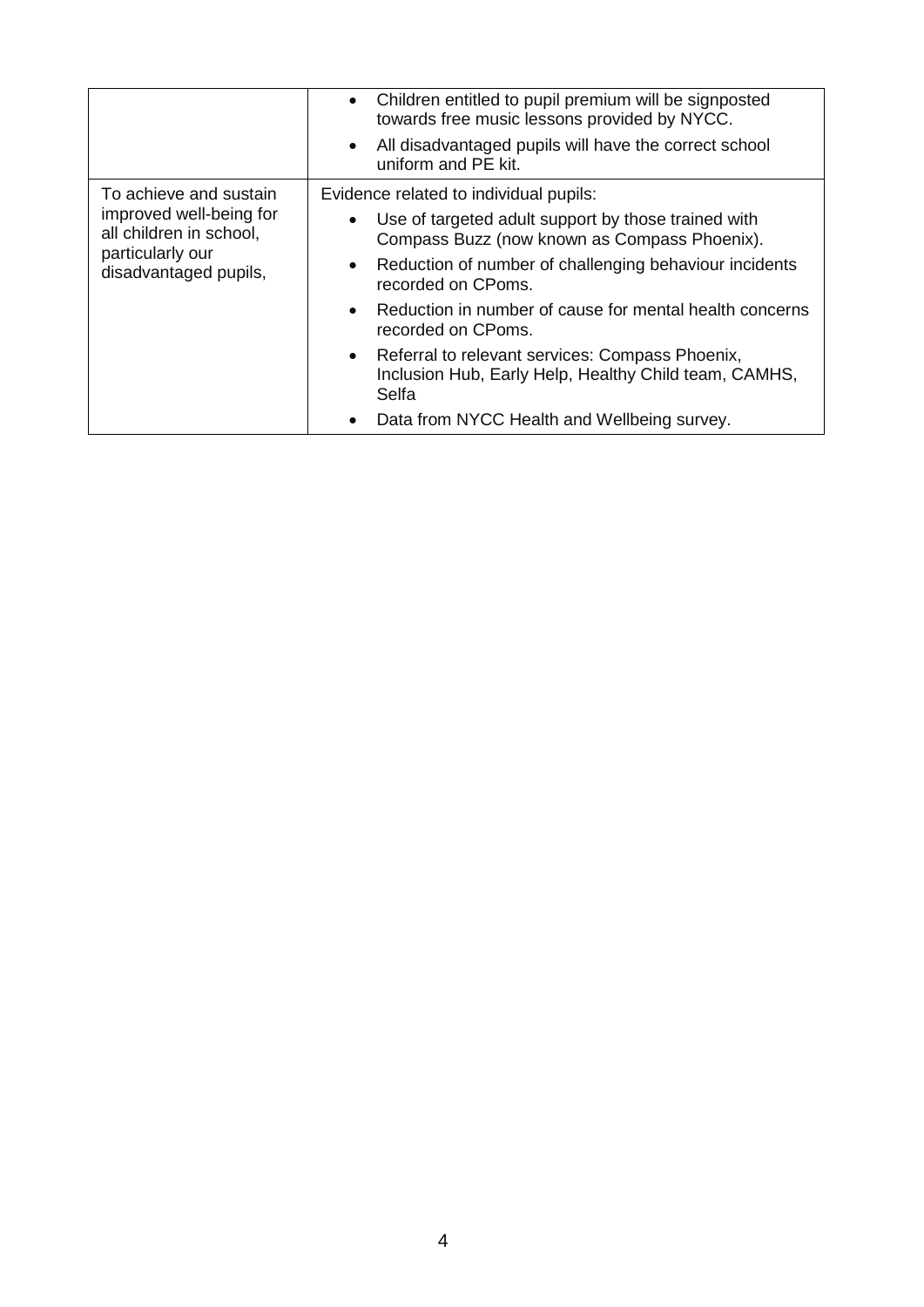## **Activity in this academic year**

This details how we intend to spend our pupil premium (and recovery premium funding) **this academic year** to address the challenges listed above.

#### **Teaching (for example, CPD, recruitment and retention)**

Budgeted cost: £16,020

| <b>Activity</b>                                                                                                                                                                                             | <b>Evidence that supports this</b><br>approach                                                                                                                                                                                                                                              | <b>Challenge</b><br>number(s)<br>addressed |
|-------------------------------------------------------------------------------------------------------------------------------------------------------------------------------------------------------------|---------------------------------------------------------------------------------------------------------------------------------------------------------------------------------------------------------------------------------------------------------------------------------------------|--------------------------------------------|
| Purchase of a validated<br>Phonics programme (Little<br>Wandle) to secure stronger<br>Phonics teaching for all<br>pupils. All staff to receive 6<br>hours of Phonics training                               | Phonics approaches have a strong<br>evidence base indicating a positive<br>impact on pupils, particularly from<br>disadvantaged backgrounds.<br><b>See EEF Phonics Toolkit</b>                                                                                                              | 1,2                                        |
| CPD and staff release time<br>to monitor the reading,<br>writing and maths across<br>school.                                                                                                                | Effective approaches to improve the<br>teaching of Reading, Writing and Maths<br>have a positive impact on all pupils<br>including disadvantaged pupils<br><b>EEF Toolkits for:</b><br><b>EYFS and KS1 Literacy</b><br><b>KS2 Literacy</b><br><b>EYFS and KS1 Maths</b><br><b>KS2 Maths</b> | 1,2                                        |
| CPD to enhance the Maths<br>Curriculum on use of<br><b>NCETM</b> materials to<br>address need and gaps for<br>individual children                                                                           | The DFE non-statutory guidance in<br>conjunction in the NCETM draws on<br>evidence based approaches:<br><b>Maths Guidance KS1 and KS2</b>                                                                                                                                                   | 1,2                                        |
| CPD for PSHE co-ordinator<br>to train as a Senior Mental<br><b>Health Lead</b>                                                                                                                              | Effective approaches to improve the<br>social and emotional learning have a<br>positive impact on all pupils including<br>disadvantaged pupils.<br><b>EEF toolkit for Social and Emotional</b><br>Learning                                                                                  | 4                                          |
| Improve the quality of social<br>and emotional learning.<br>Approaches will be<br>embedded into routine<br>educational practices and<br>supported by professional<br>development and training<br>for staff. | There is extensive evidence associating<br>childhood social and emotional skills<br>with improved outcomes at school and<br>in later life.<br><b>EEF Social and Emotional Learning</b>                                                                                                      | $\overline{4}$                             |
| CPD for two members of<br>staff to improve children's<br>language and early literacy                                                                                                                        | Research shows that oral language<br>skills, the foundations of which are<br>developed by age four, are strongly                                                                                                                                                                            | 1,2                                        |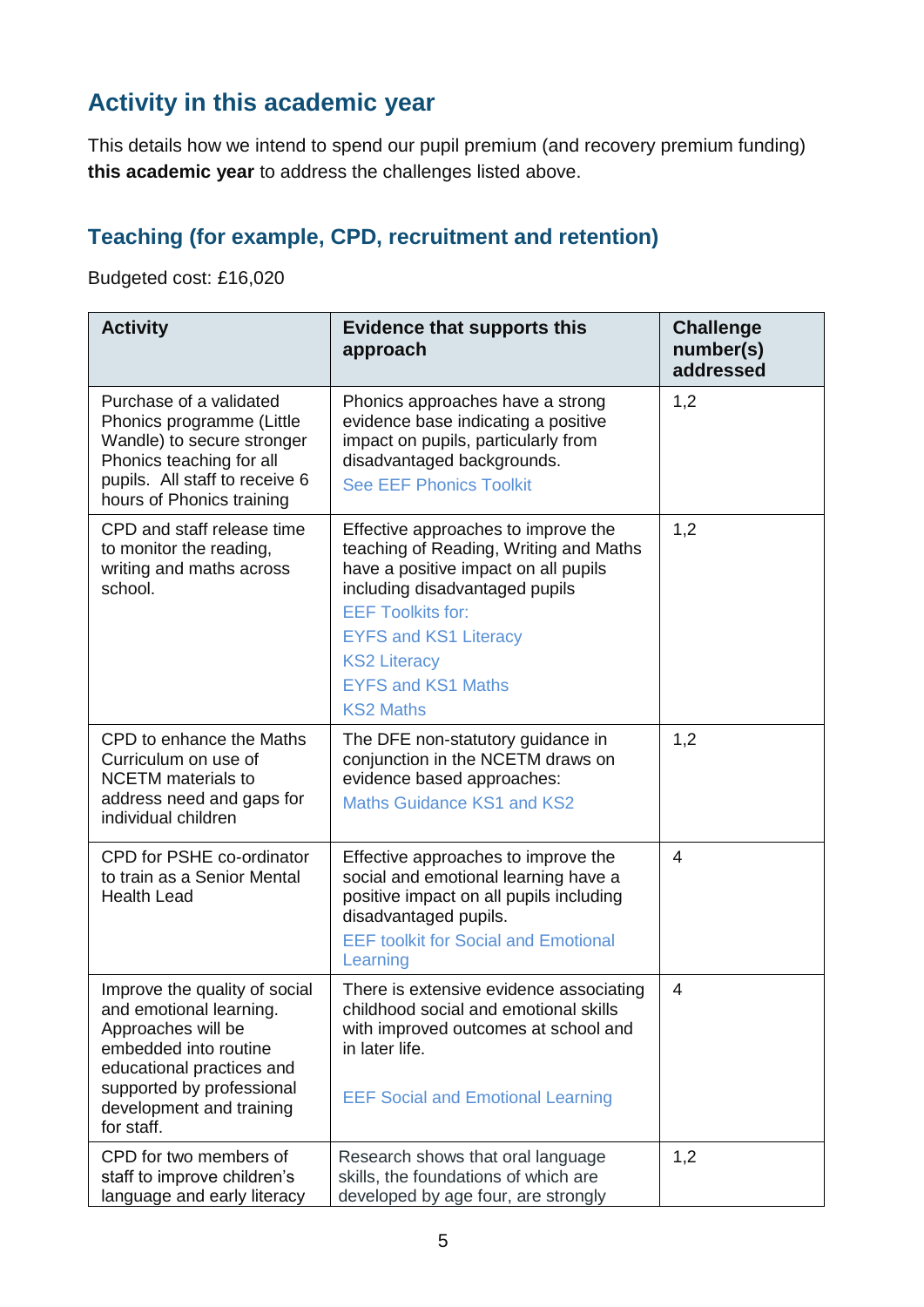| skills using Nuffield Early |
|-----------------------------|
| Language Intervention       |
|                             |
|                             |
|                             |
|                             |
|                             |
|                             |
|                             |
|                             |
|                             |

#### **Targeted academic support (for example, tutoring, one-to-one support structured interventions)**

Budgeted cost: £12,221

| <b>Activity</b>                                                                                                                                                                                                                                                                           | <b>Evidence that supports this</b><br>approach                                                                                                                                                                                                                                                                         | <b>Challenge</b><br>number(s)<br>addressed |
|-------------------------------------------------------------------------------------------------------------------------------------------------------------------------------------------------------------------------------------------------------------------------------------------|------------------------------------------------------------------------------------------------------------------------------------------------------------------------------------------------------------------------------------------------------------------------------------------------------------------------|--------------------------------------------|
| <b>Additional Phonics sessions</b><br>targeted at disadvantaged<br>pupils who require further<br>phonic support.                                                                                                                                                                          | Phonics approaches have a strong<br>evidence base indicating a positive<br>impact on pupils, particularly from<br>disadvantaged backgrounds. Targeted<br>Phonics interventions have been shown<br>to be more effective when delivered as<br>regular sessions over a period of up to 12<br>weeks.<br><b>EEF Phonics</b> | 1,2                                        |
| Engaging with the National<br>Tutoring Programme to use<br>school-led tutoring to those<br>whose education has been<br>impacted by the pandemic. A<br>significant proportion of the<br>pupils who receive tutoring<br>will be disadvantaged<br>including those who are high<br>attainers. | Tuition targeted at specific needs and<br>knowledge gaps can be an effective<br>method to support the lower attaining<br>pupils or those falling behind.<br><b>EEF One to One Tuition and Small Group</b><br><b>Tuition</b>                                                                                            | 1,2                                        |
| Purchase of a programme to<br>improve listening, narrative<br>and vocabulary skills for<br>disadvantaged pupils who<br>have relatively low spoken<br>language skills                                                                                                                      | Oral language interventions can have a<br>positive impact on pupils' language skills.<br>Approaches that focus on speaking,<br>listening and a combination of the two<br>show positive impact on attainment.<br><b>EEF Oral Language Interventions</b>                                                                 | 1,2                                        |
| 1 to 1 before school support<br>targeted at disadvantaged<br>pupils who require further<br>support with English and<br><b>Maths</b>                                                                                                                                                       | Tuition targeted at specific needs and<br>knowledge gaps can be an effective<br>method to support the lower attaining<br>pupils or those falling behind.<br><b>EEF One to One Tuition</b>                                                                                                                              | 1,2                                        |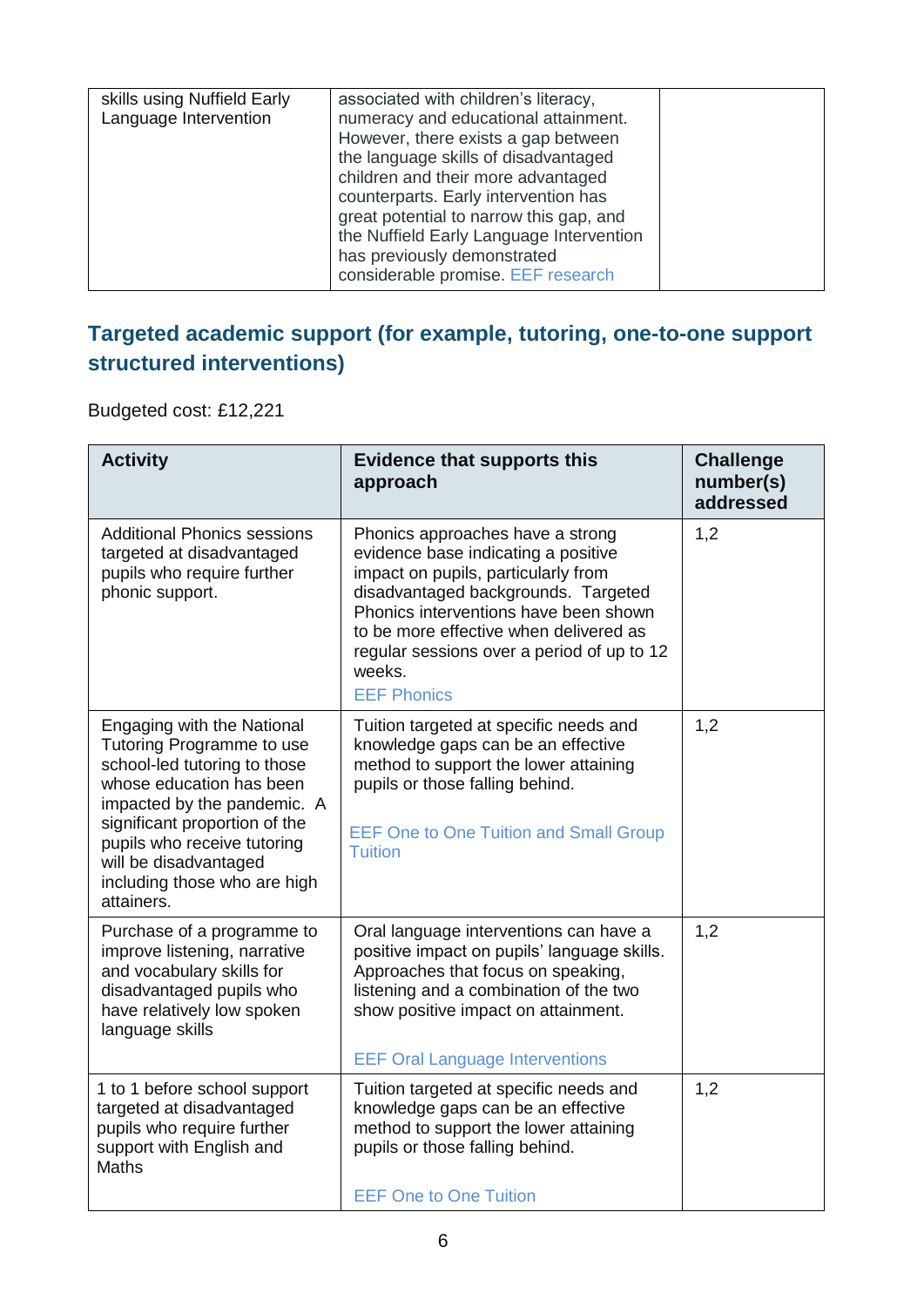#### **Wider strategies (for example, related to attendance, behaviour, wellbeing)**

Budgeted cost: 7,000

| <b>Activity</b>                                                                                                                | <b>Evidence that supports this</b><br>approach                                                                                      | <b>Challenge</b><br>number(s)<br>addressed |
|--------------------------------------------------------------------------------------------------------------------------------|-------------------------------------------------------------------------------------------------------------------------------------|--------------------------------------------|
| Whole staff training on<br>strategies for improving<br>the well-being and<br>behaviour for learning of<br>all pupils.          | Both targeted interventions and universal<br>approaches can have positive overall<br>effects.<br><b>EEF Behaviour interventions</b> | 4                                          |
| Funding to provide access<br>to music lessons,<br>swimming lessons and<br>school visits.                                       | Sutton Trust Report on Extra Curricular<br>equalities                                                                               | 3                                          |
| Financial contribution to<br>SELFA towards the cost of<br>disadvantaged pupils<br>accessing out of school<br>and holiday clubs | Sutton Trust Report on Extra Curricular<br>equalities                                                                               | 3                                          |
| Additional adult support for<br>pupils with SEMH and<br>anxiety (Compass Buzz)                                                 | <b>EEF toolkit for Social and Emotional</b><br>Learning                                                                             | 3,4                                        |

#### **Total budgeted cost: £35,241**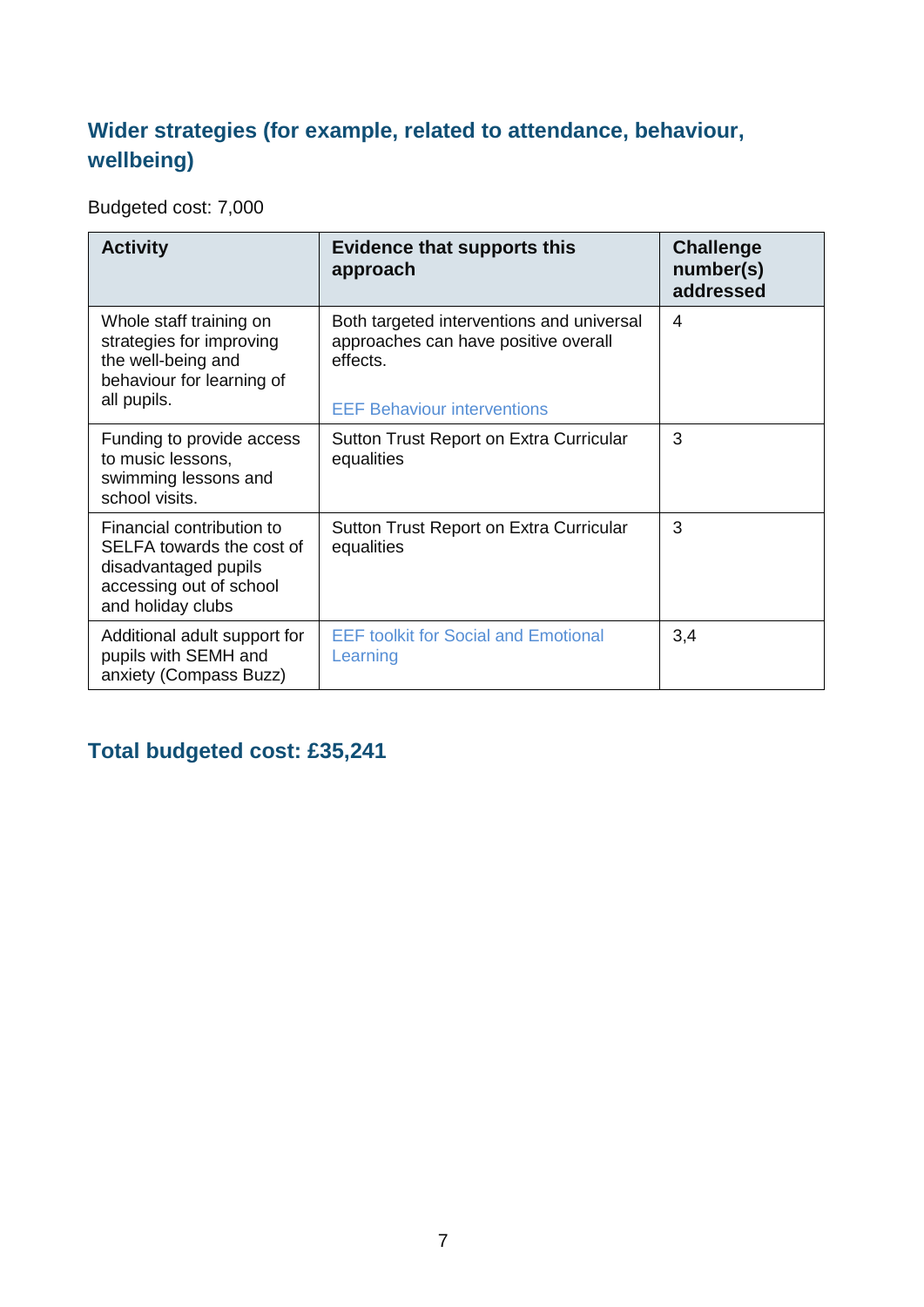# **Part B: Review of outcomes in the previous academic year**

#### **Pupil premium strategy outcomes**

This details the impact that our pupil premium activity had on pupils in the 2020 to 2021 academic year.

Our internal assessments during 2020/2021 suggested that the performance of disadvantaged pupils was lower than in 2019/2020 in Reading, Writing and Maths. Our assessment of the reasons for these outcomes points primarily COVID 19 impact, which disrupted all our subject areas to varying degrees. As evidenced in schools across the country, school closure was most detrimental to our disadvantaged pupils, and they were not able to benefit from our pupil premium funding improvements to teaching and targeted interventions to the degree we had intended.

During this time, a high quality curriculum was maintained which was aided by use of online resources, such as White Rose Maths. Although all pupils were affected by school closures in 2020-2021, some of our disadvantaged pupils attended face to face throughout, unless their class bubble was closed due to COVID cases. When this happened, class teachers used a variety of different ways to support pupils' learning at school and disadvantaged pupils were offered 1 to 1 sessions, when appropriate, online. Please see school **Remote Learning Policy**

Class teachers kept in regular contact with pupils learning at home and provided learning resources via Google Classroom. All of our disadvantaged pupils received Chrome Books to enable them to access home learning. These measures helped some of the COVID restrictions, but did not replace the strong relationships, high quality interactive teaching and high quality resources available when taking place in face to face lessons.

Our assessments and observations indicate that pupil behaviour, well-being and mental health were significantly impacted last year, primarily due to COVID 19 related issues. The impact was particularly acute for disadvantaged pupils. We used pupil premium funding to begin targeting these children and will further develop this in this academic year.

#### **Externally provided programmes**

| <b>Programme</b>     | <b>Provider</b>         |
|----------------------|-------------------------|
| Pathways to Progress | <b>Literacy Company</b> |
| Pathways to Home     | <b>Literacy Company</b> |